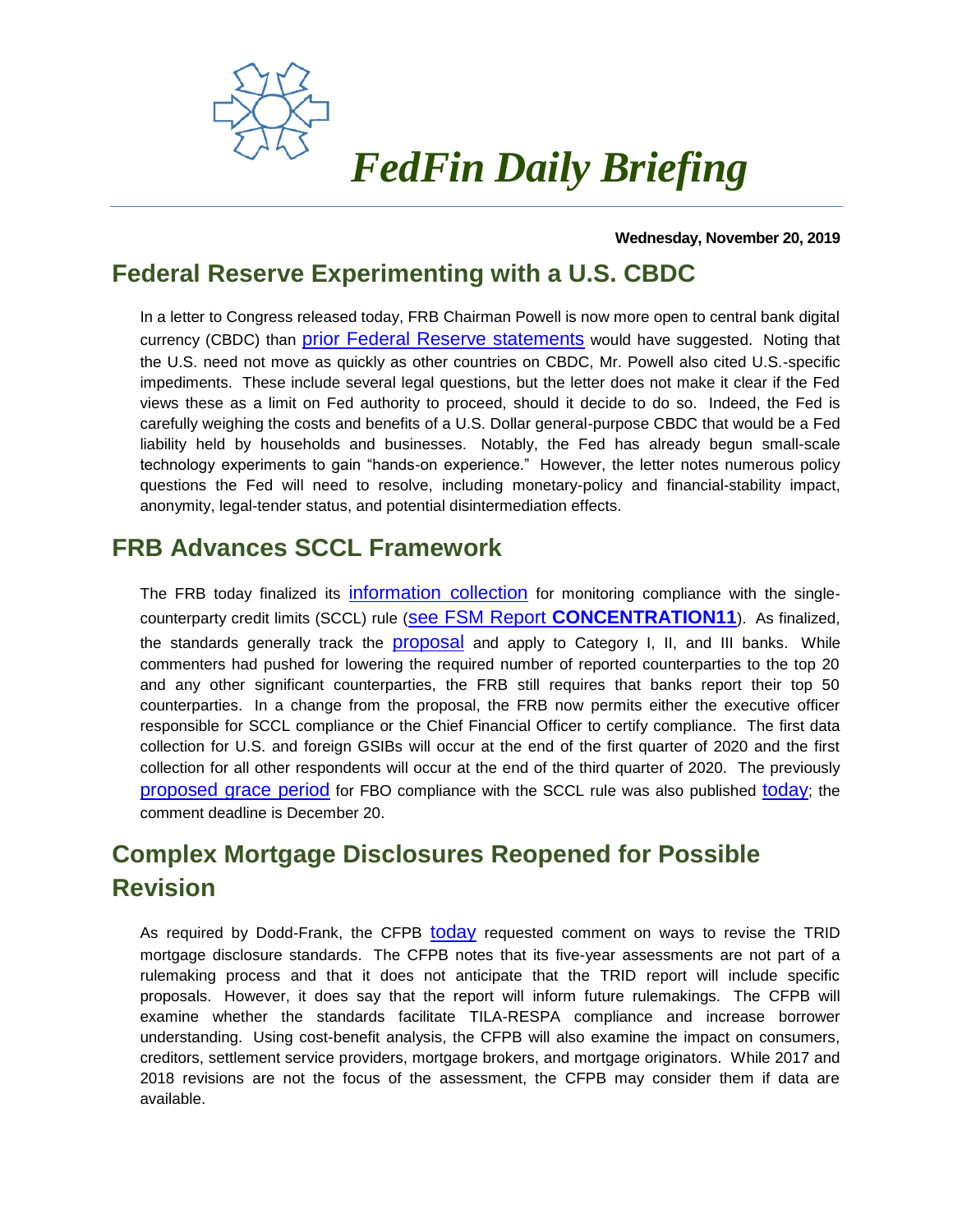The CFPB specifically seeks comment on the feasibility its assessment plan, the objectives of the TRID standards, and the methods for assessing effectiveness. It also asks for data on the standards, recommendations for improving the assessment plan, and proposals to modify or eliminate the rule. The assessment will be published no later than October 3. Comment is due January 21.

### **Pressure Grows for Climate Stress Testing**

Reflecting [comments](http://fedfin.com/docman/doc_view/12007-daily110819) made at a recent Fed climate risk conference, Sen. Schatz (D-HI) and Rep. Casten (D-IL) [today](https://www.schatz.senate.gov/press-releases/schatz-introduces-new-legislation-to-ensure-us-financial-system-is-prepared-for-climate-change) introduced the Climate Change Financial Risk Act, which would require the Federal Reserve to stress test large banks' resilience to climate-related financial risks. The Fed already has this authority but has yet to indicate any intention to use it along the lines pioneered by the Bank of England. The bill would force the Fed to create various climate stress test scenarios, running them like CCAR at banking organizations over \$250 billion every two years. The Fed would also be required to establish an advisory group of climate scientists and economists. Large banks would need qualitative climate-risk mitigation plans subject to Fed approval. If the Fed objects to a plan, the bank would face capital distribution restrictions.

This legislation may well pass the House. Although it faces dubious prospects in the Senate, growing political pressure due to this bill and on the campaign trail may well lead the Fed to develop policies that respond to at least some of these climate-change objectives.

## **Basel: Beware of Open Banking's Risks**

The Basel Committee's report [yesterday](https://www.bis.org/bcbs/publ/d486.pdf) on open banking warns banks and bank supervisors to consider accompanying competitive, cybersecurity, and reputational risks. While acknowledging payment, transparency, marketing, and account service benefits, Basel warns that increased competition from fintech firms may lead to decreased bank revenue and deposits. Stressing the need for effective data management, Basel also notes that increased data sharing raises the possibility of data breaches. Open banking is also said to make it harder to assign liability when consumers experience financial loss or unauthorized sharing of sensitive data because of the increased number of intermediaries. However, even if jurisdictions have clearly defined liability and a third party is responsible for unauthorized transactions, Basel warns that banks may still face reputational risk.

With specific regard to application programming interfaces (APIs), Basel warns of high-cost and the lack of common standards. Challenges for jurisdictions that lack direct oversight of bank third party vendors are also noted. Despite all these concerns, Basel's recommendations focus on national action on customer-redress rights and greater supervisory coordination. Basel also describes a variety of data privacy laws without making any recommendations.

> **Federal Financial Analytics, Inc. 1255 23rd Street, N.W. – Suite 500, Washington, D.C. 20037 Phone (202) 589-0880 E-mail:** [info@fedfin.com](mailto:info@fedfin.com)[www.fedfin.com](http://www.fedfin.com/)

**© 2019. Federal Financial Analytics, Inc. All rights reserved.**